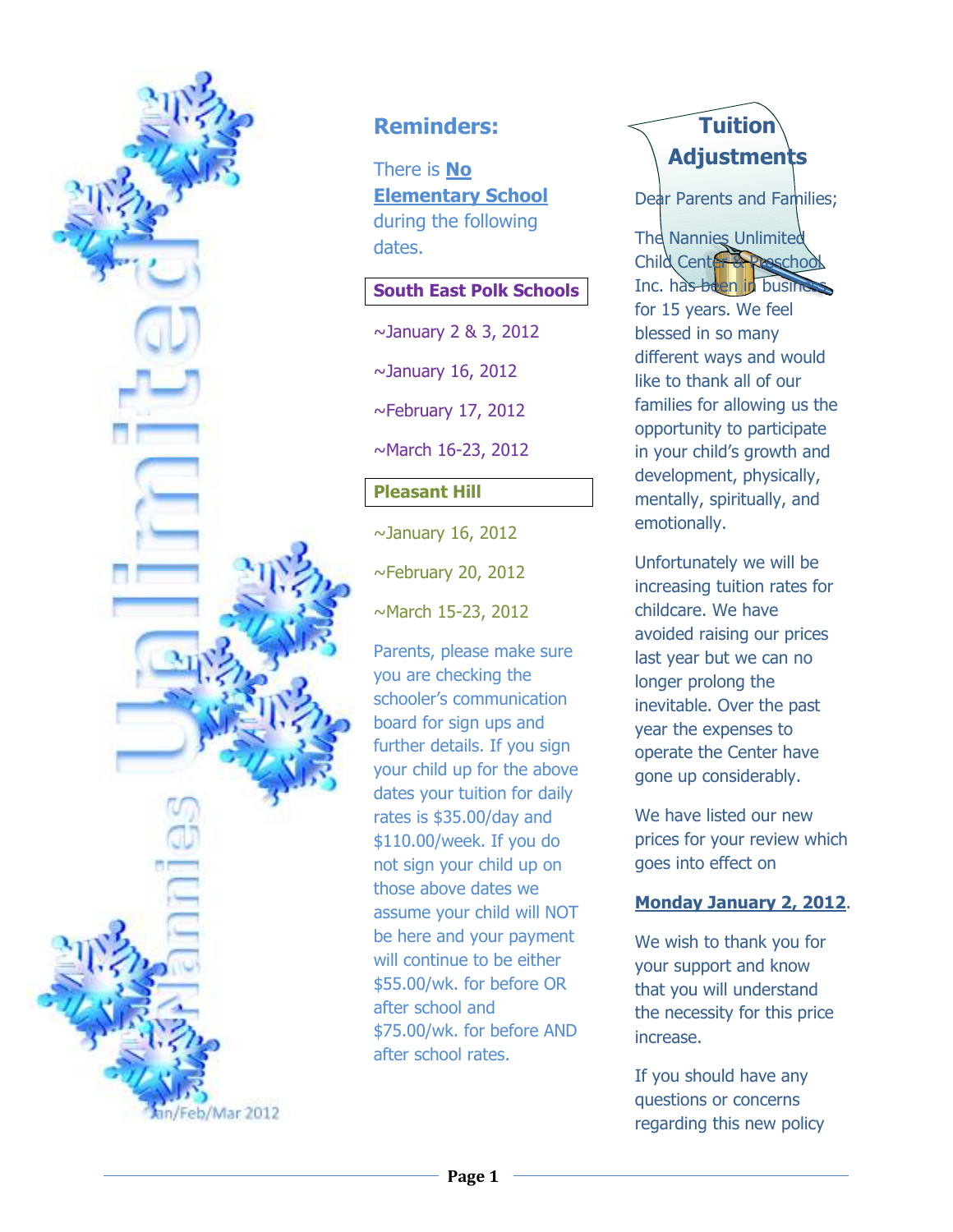please feel free to visit with Ms. Vickie and Ms. Cindy, our door is always open.

Thank you again we look forward to bring you and your family the continued care and services we provide at The Nannies Unlimited Child Center & Preschool Inc.

Sincerely, Victoria Johnson & Cynthia Thompson 6wks-2yrs: \$190.00/wk.

2yrs-3yrs: \$165.00/wk.

3yrs & Toilet Trained:

\$155.00/wk.

4yrs-5yrs: \$145.00

School Age: \$110.00/wk.

Before & After School: \$75.00/wk.

Before Or After School: \$55.00/wk.

All other rates remain the same.



gone and once again we celebrating the Holiday would like to thank every family for the gifts given to our Center and Staff. The food and goodies families provided during the Holiday Season was so good and very much appreciated.

Thank You All So Much For Your Patronage in 2011!

The Nannies





### **TAX TIME AGAIN!**

It's that time of the year again! Ms. Vickie has the year end statements available for your tax purposes. They are located at the front desk area by the coffee. They are alphabetized for your convenience. For those of you that just need our EIN (Employee Identification Number) her it is!

### **39-1905508.**

If you have any questions please let us know.



## New Toothbrushes

Part of our preschool program, the children ages two, three, four, or five years of age (non-school age) brush their teeth every morning. With this we ask that the parents bring a new toothbrush at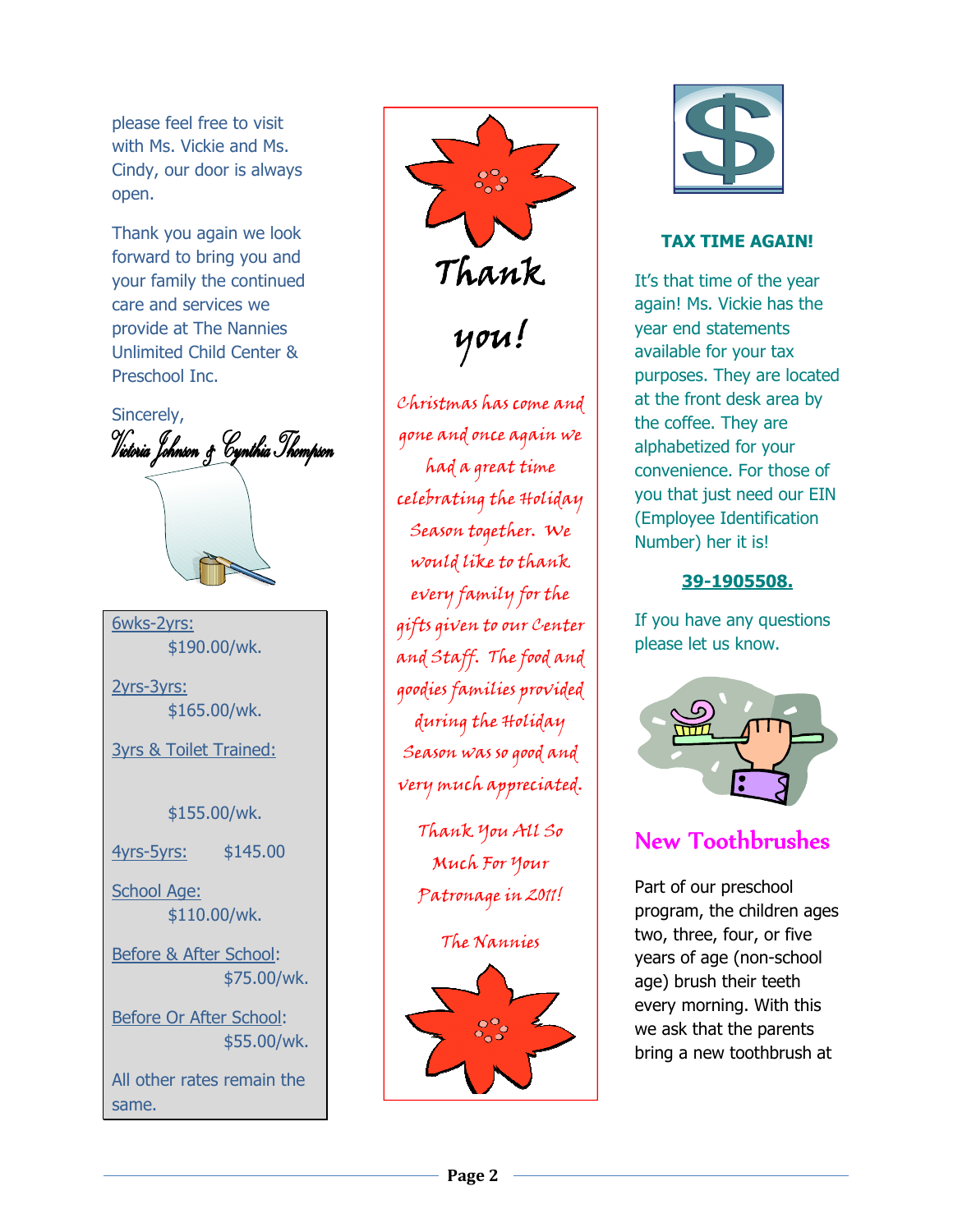least every three months because they become worn and are not as effective.

Also if your child has been sick especially with Strep Throat etc….please remember to bring a new toothbrush to cut down on the potential for cross contamination.



# **Parking Entrance ~ Exit**

To Prevent accidents from occurring in our parking lot we would like to review that the entrance to the parking lot is on the east end closest to the Center and the exit is at the west end of the parking lot located by the vans/garbage receptacle. Please remember there are people walking with children to and from vehicles/building and would ask that you slow down and be cautious especially during the morning drop off and evening pick up times.





#### VALENTINES DAY PARTY!

Mark your calendars for **Tuesday, February 14, 2012** for this year's valentine party!

We ask that you have your child "sign" the back of their cards they plan to exchange. This really works out well and decreases the amount of confusion for the children and teachers.

Many parents ask us if they can bring treats during the party and the answer to this is, "yes" as long as it is "prepackaged."

As we get closer to Valentine's Day, ask your teacher in your child's room for the number of playmates they have in their room.

If you have any further questions you may either ask the lead teacher in your child's room or you may come to the office

and Vickie and/or Cindy will be glad to assist you.

To fall in love is easy, even to remain in it is not difficult; our human loneliness is cause enough. But it is a hard quest worth making to find a comrade through whose steady presence one becomes steadily the person one desires to be.



The Nannies is closed on the following holidays. Please keep in mind if the holiday falls on a Sunday the Center is closed on the following Monday. If the holiday falls on a Saturday the Center will be closed on the Friday the day before. Here are the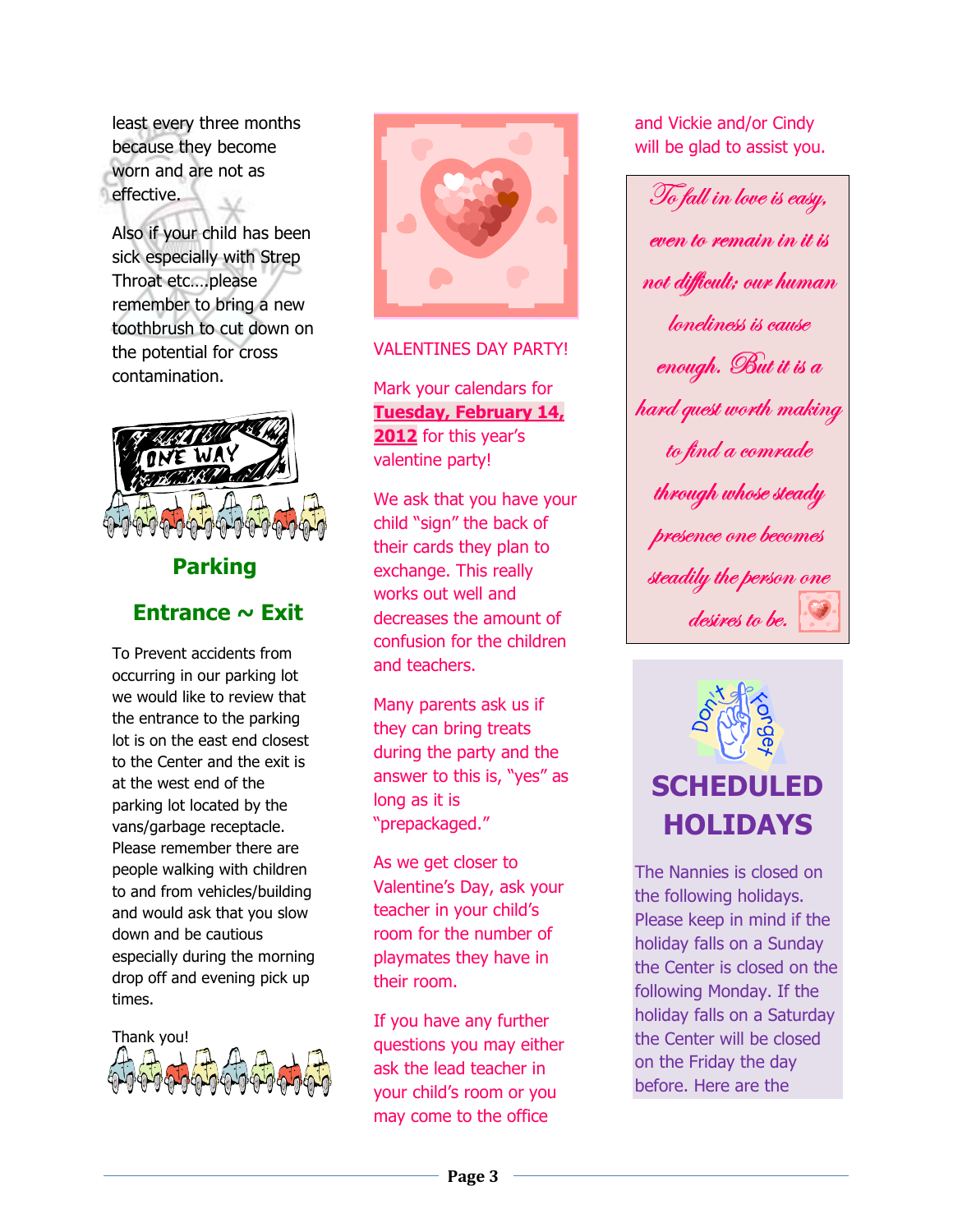Holidays the Center observes.

**New Year's Day, Memorial Day, July 4, Labor Day, Thanksgiving and the Day After, Christmas Eve closes early at 3:30 pm, and Christmas Day.** 



Policy and procedure reminders.

When children and parents are entering or leaving the building PLEASE reinforce our walking in the building policy. If your child runs inside the building, please redirect your child to walk! This really does help reinforce what our teachers instruct the children that, "we do not run inside the school/building.

**VS** Parents, if you have any changes in your emergency notification information (i.e. changes in phone numbers, work or home, addresses etc… This is to ensure we can get in touch with you in case of an emergency.

 $\frac{S}{S}$ If your child, for any reason is NOT attending the Center for the day, PLEASE notify the Center as soon as possible, preferably in the morning hours. Please DO NOT email this information to us, there are times we do not open our mail until the afternoon hours. Thank you!

Unless it is an emergency and you need to talk to one of our staff members we ask that you wait until nap time to visit with them. The morning hours are very busy and with preschool running from 8:30-11:00 am Monday – Friday it makes it very difficult for our staff to take those phone calls during those hours.

If your child has the "flu" please let our staff know and please keep them home until your child is symptomatic free. We have had parents bring their children to the Center sick and when we try and notify them they do not respond to our messages.

This is not only potentially dangerous to you it is also potentially dangerous to the child.

The number of staff that has become ill because of sick children being brought to the Center has been really high! This is NOT fair to other parent's and family members who do follow the guidelines. We certainly understand the need to work, however, with as volatile as the flu has been we ask you to make arrangement for your sick child. Some of our children cannot afford to get repeated illnesses. We do appreciate all of our families who try and abide by this rule; we thank you so much for your understanding!



### Diapers & Wipes:

Diapers and wipes are due the first Monday of every month! This has always been a good way for us to keep a supply of diapers for our child here at the Center.